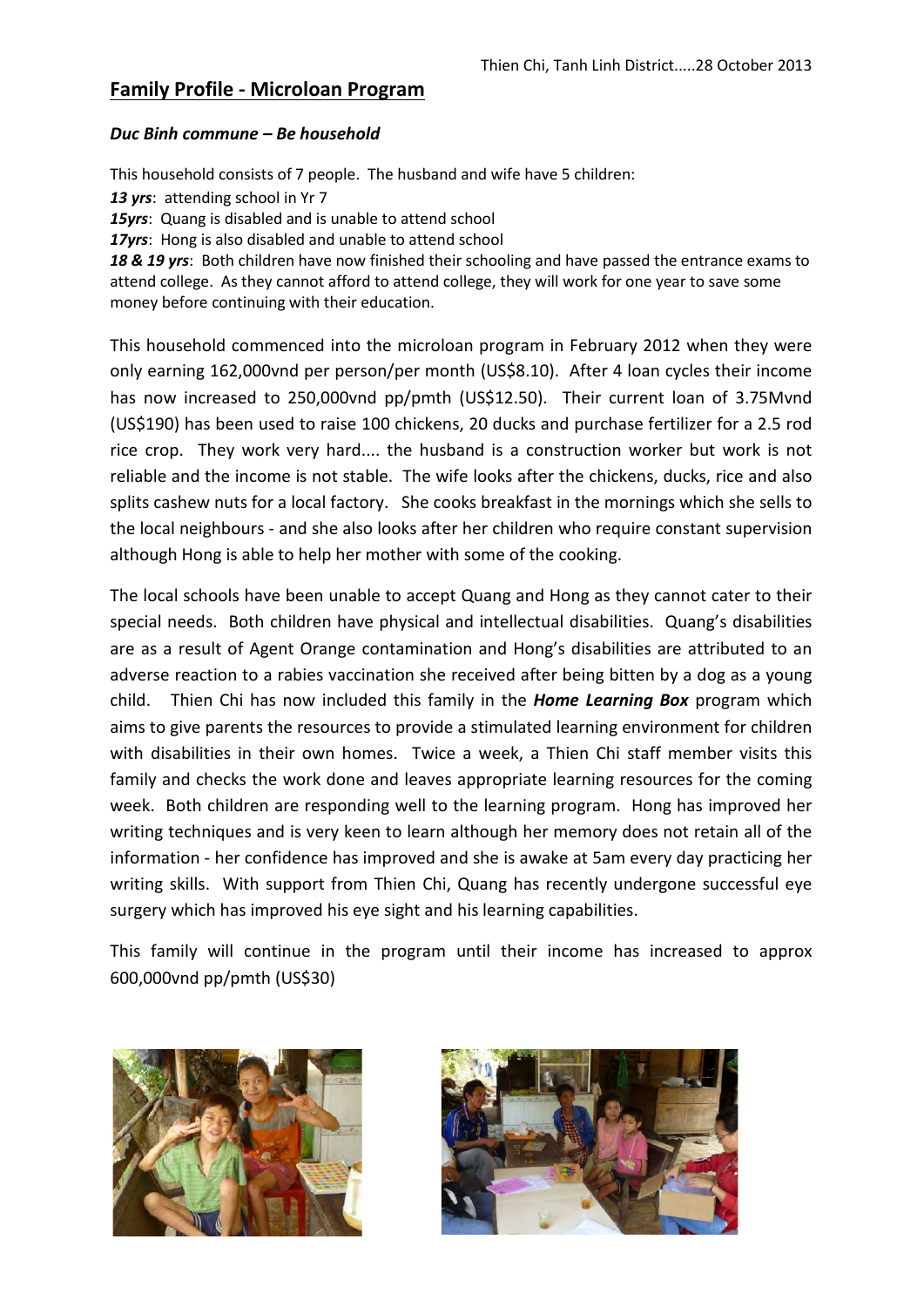### *Duc Binh commune - Thuan household*

Ms Thuan has 3 children. The youngest 2 are still attending school in years 8 & 11. The eldest son is now attending University (2nd year) in HCMC. Thien Chi has also supported this family with a 500,000vnd (US\$25) scholarship for the child in year 11 and a 2Mvnd (US\$100) scholarship for the son for his 1st year in University.

This household commenced in the microloan program in 2010 when they were only earning 150,000vnd per person/per month (US\$7.50). After 8 loan cycles their income has now increased to 340,000vnd pp/pmth (US\$17.00).

Ms Thuan is 40 and works hard to earn enough to support her children to complete their education. She is currently raising 5 piglets, growing a rice crop, splitting cashew nuts for a local factory and making rice wine and baking cakes each day to help supplement their income. Her husband is 54 and still working as a construction labourer but the work is not reliable and his health is not as good as it used to be. Ms Thuan could obtain work during the local coffee harvest, but this work is not stable and would not allow her to be at home to look after her children. She has chosen to supplement their income by working at home.

Although the family has health insurance, her recent week's visit to the local hospital cost them 1Mvnd (US\$50) which is a very large expense for the household. Unfortunately, these visits to the hospital are ongoing for her.

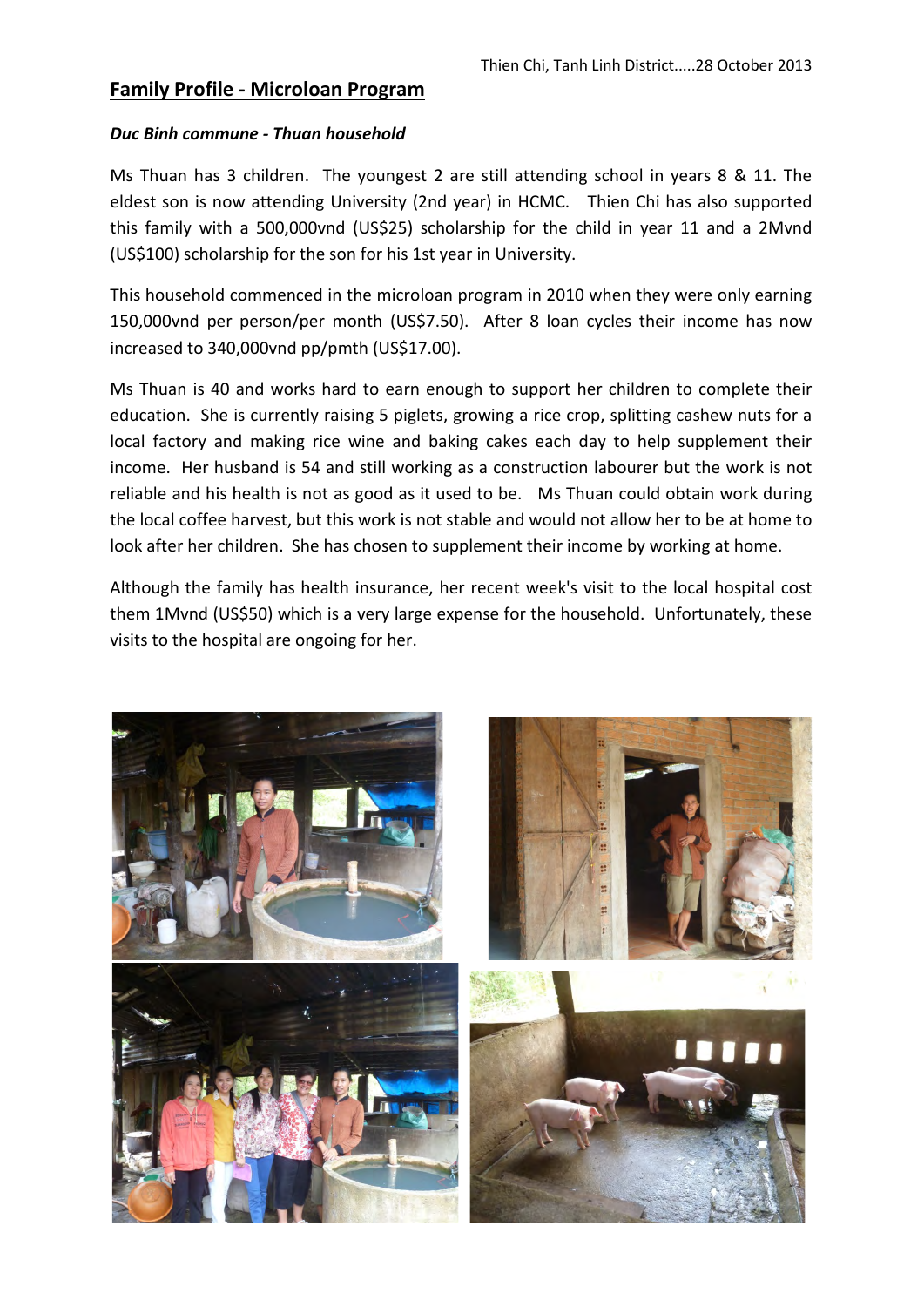#### *Duc Binh commune - Quan household*









Mr Quan has a wife and a daughter who is 13 yrs old. She is attending school in year 7 with the support of a scholarship from Thien Chi.

Mr Quan (39yrs) is blind. He was diagnosed with a serious kidney disease in 2004 and was prescribed the wrong medication. As a result, his eyes were damaged and now he is completely blind. At that time he could not afford to prosecute the doctor as they had other medical expenses and the family decided to forgive the doctor and move on with their lives. Mr Quan sourced a special medicinal tree grown by local ethnic minority people, and after 4 years, his kidney disease improved and his kidneys were saved!

This household commenced in the microloan program in March 2009 when they were only earning 160,000vnd per person/per month (US\$8). After 12 loan cycles their income has now increased to 300,000vnd pp/pmth (US\$15). The current microloan of 3.5Mvnd (US\$175) is used to raise 5 piglets and grow 3 rods of rice.

Due to the family circumstances, this household receives special consideration from Thien Chi. In 2011, Thien Chi contributed 2Mvnd (US\$100) toward surgery for Mr Quan's gall bladder. He has also received support to plant 100 trees (Sterculia Foetida) - 83 of these trees survived and are now established. These trees produce a sap which can be sold (also used for his family's health), and when the trees are large enough, they provide a sturdy column which can support the growing of pepper trees for the family in the future.

Mr Quan works hard. He cooks for the family, does the household cleaning, raises the piglets, takes care of the trees and grows the rice. (The house and pig pens were immaculately clean when we visited!) Mr Quan's wife (32yrs) works for a local factory splitting cashew nuts. She receives 80,000 - 100,000 vnd per day (US\$4-\$5) but the work is not reliable and the income not stable.

Mr Quan still sings and plays the guitar well. In spite of his disability, he seemed happy, very conscientious and grateful for the support from Thien Chi.

*One felt immense admiration and pride for what he has accomplished!*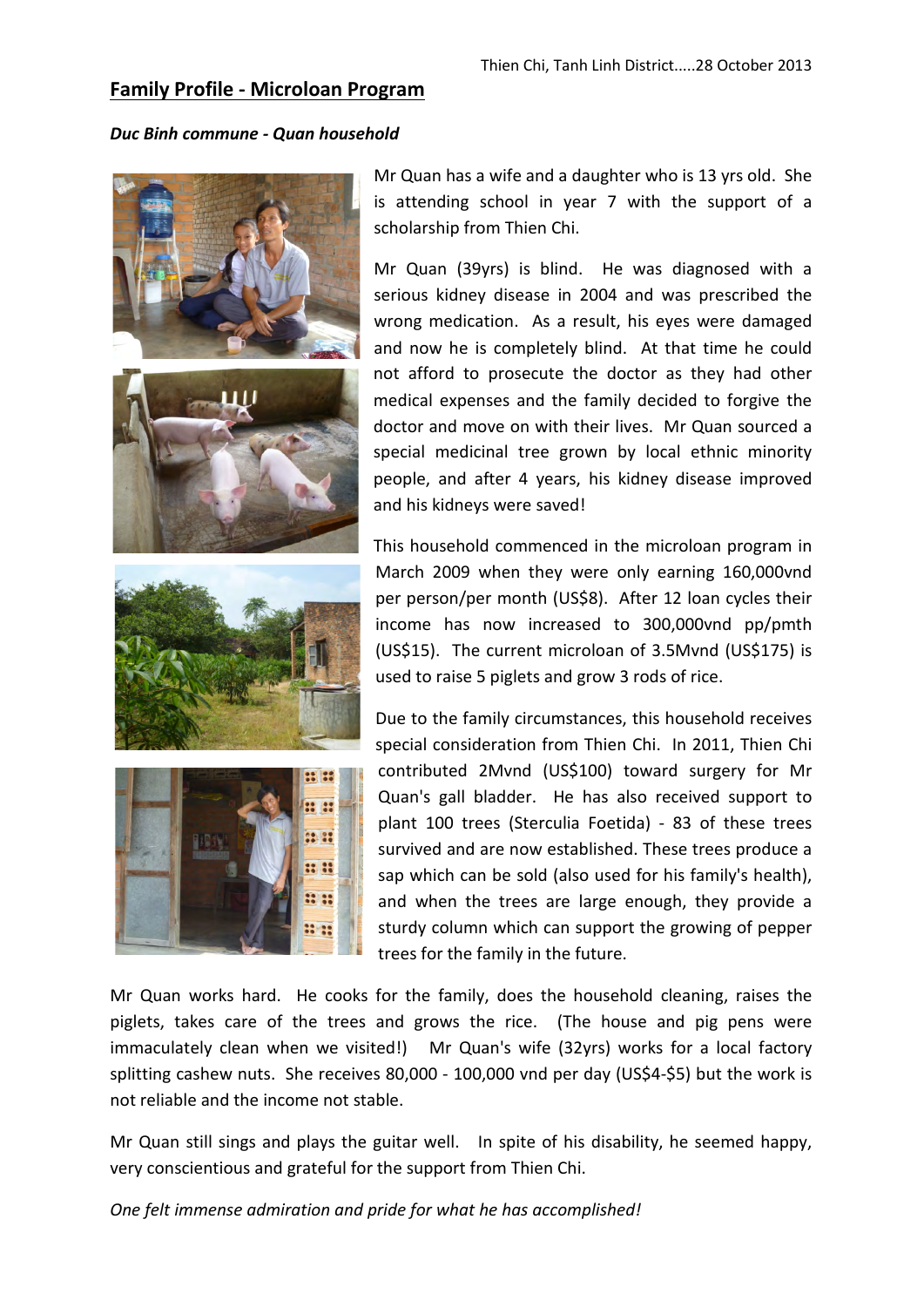### *Lac Tanh commune - Dung household*





Ms Dung and her husband have had 3 children one studying in year 6 and the youngest is 3 years old. Unfortunately, their eldest 12 year old son has recently passed away due to a drowning accident.

This household commenced in the microloan program in 2009 when they were only earning 200,000vnd per person/per month (US\$10). After 10 loan cycles their income has now increased to 500,000vnd pp/pmth (US\$25). Thien Chi is also supporting the family with a scholarship to enable their older child to stay in school and the local community has supported this family to build a house.

They are growing 7000 sqm of cassava trees and raising chickens to support the family. Both Ms Dung and her husband work as casual labour for

local rubber tree owners but this work is unreliable and does not provide a stable income. Mr Dung is considering moving the family to Laos where he has heard there is work with a Vietnamese agriculture company growing rubber trees.

*Life is hard for this family.....they are looking forward to the cassava harvest next month and hope the selling price remains relatively high.*